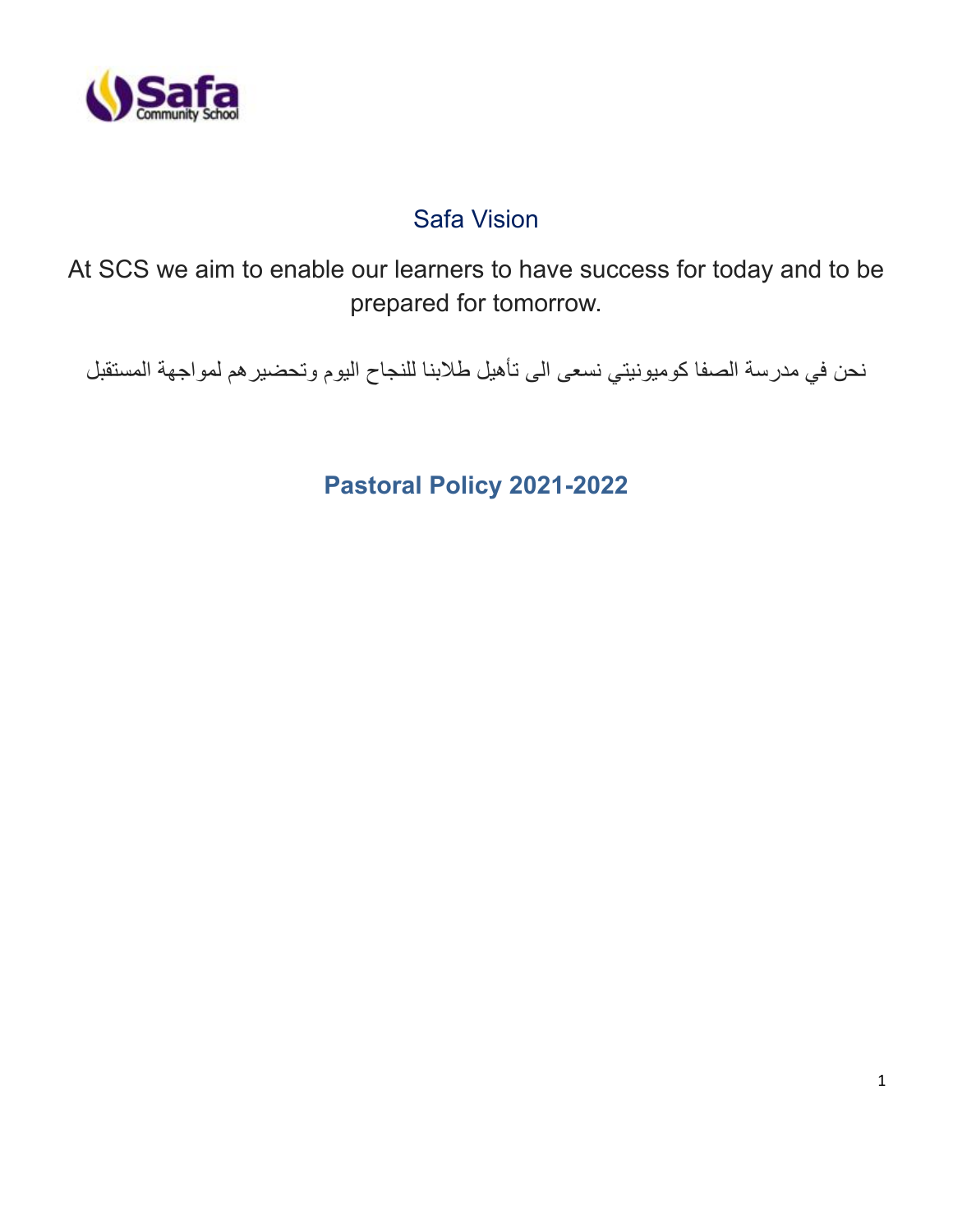

# **Contents**

- **1. Rationale**
- **2. Aims**
- **3. Purpose**
- **4. Behaviour**
- **5. Documentation**
- **6. Bullying**
- **7. Positive Reinforcement**
- **8. Roles and Responsibilities**
- **9. Reference Documents**

### **1 - Rationale**

At Safa Community School, our children's social and emotional well being are at the heart of everything that we do. This policy outlines procedures related to rewards and positive behaviour management. Our pastoral care reflects a positive ethos that builds upon an intrinsic self motivation to learn as part of our Safa Learning Culture.

# **2 - Aims**

- To value and appreciate one another irrespective of age, gender or race.
- To acknowledge that everyone has a valued role within our school community.
- To enable children to develop a sense of self worth.
- To produce an environment in which all children feel safe, secure and respected.
- To ensure that staff are clear about the behaviour expectations to help support the learning process effectively, including the school vision and ethos.
- To ensure all pastoral practices are sensitive and supportive to individual circumstances during the current global pandemic.
- To support the transition of all learners back into school-based learning after completing time on Distance Learning.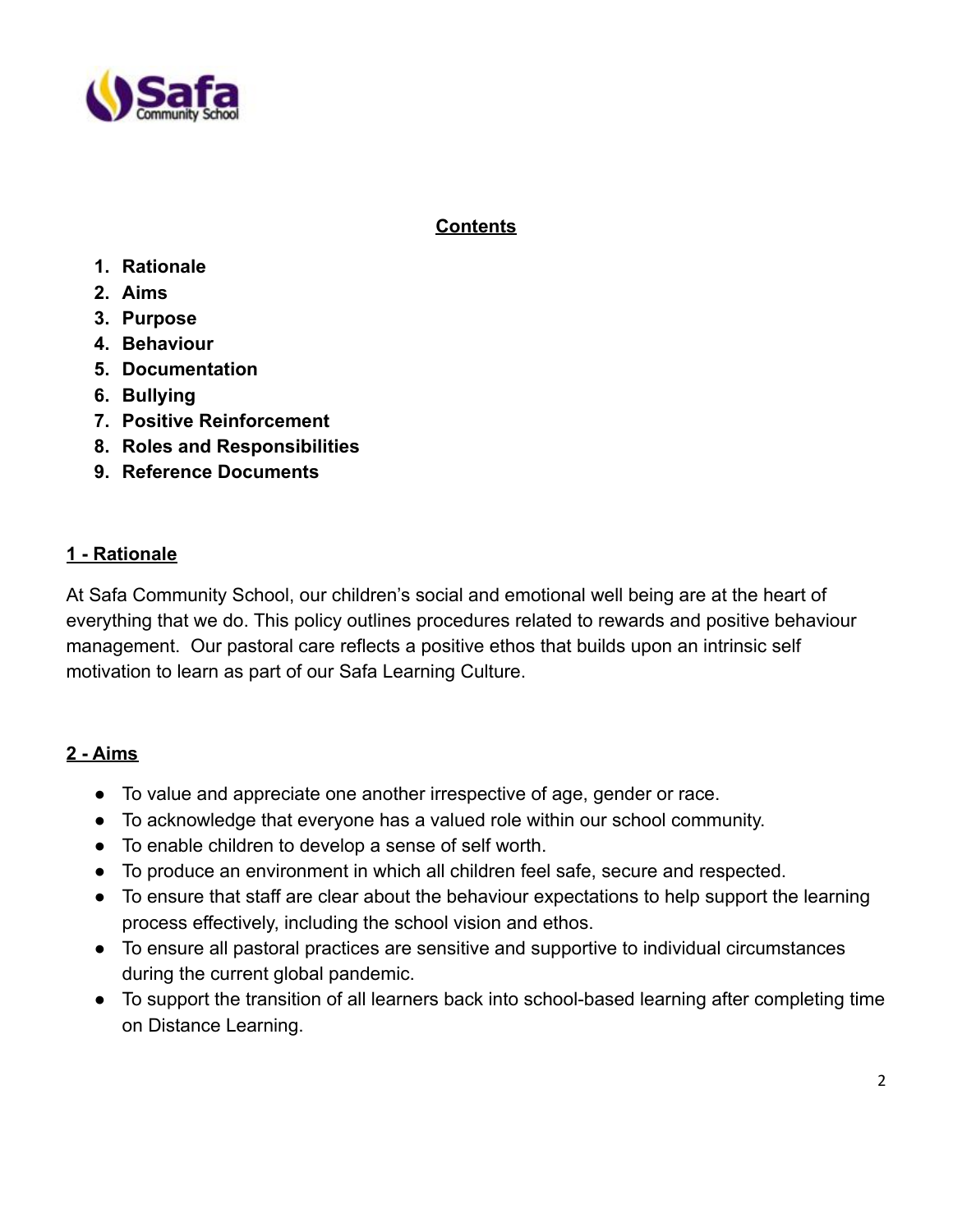

# **3 - Purpose**

- To develop self-confidence and self-esteem, showing pride in our achievements and in our school.
- To show sensitivity and consideration for others.
- To develop respect and tolerance for other ways of life and different opinions.
- To develop responsibility for our learning and our environment.

# **4 - Positive Reinforcement - Behaviour Management**

At Safa Community School, we follow a stepped approach in managing behaviour.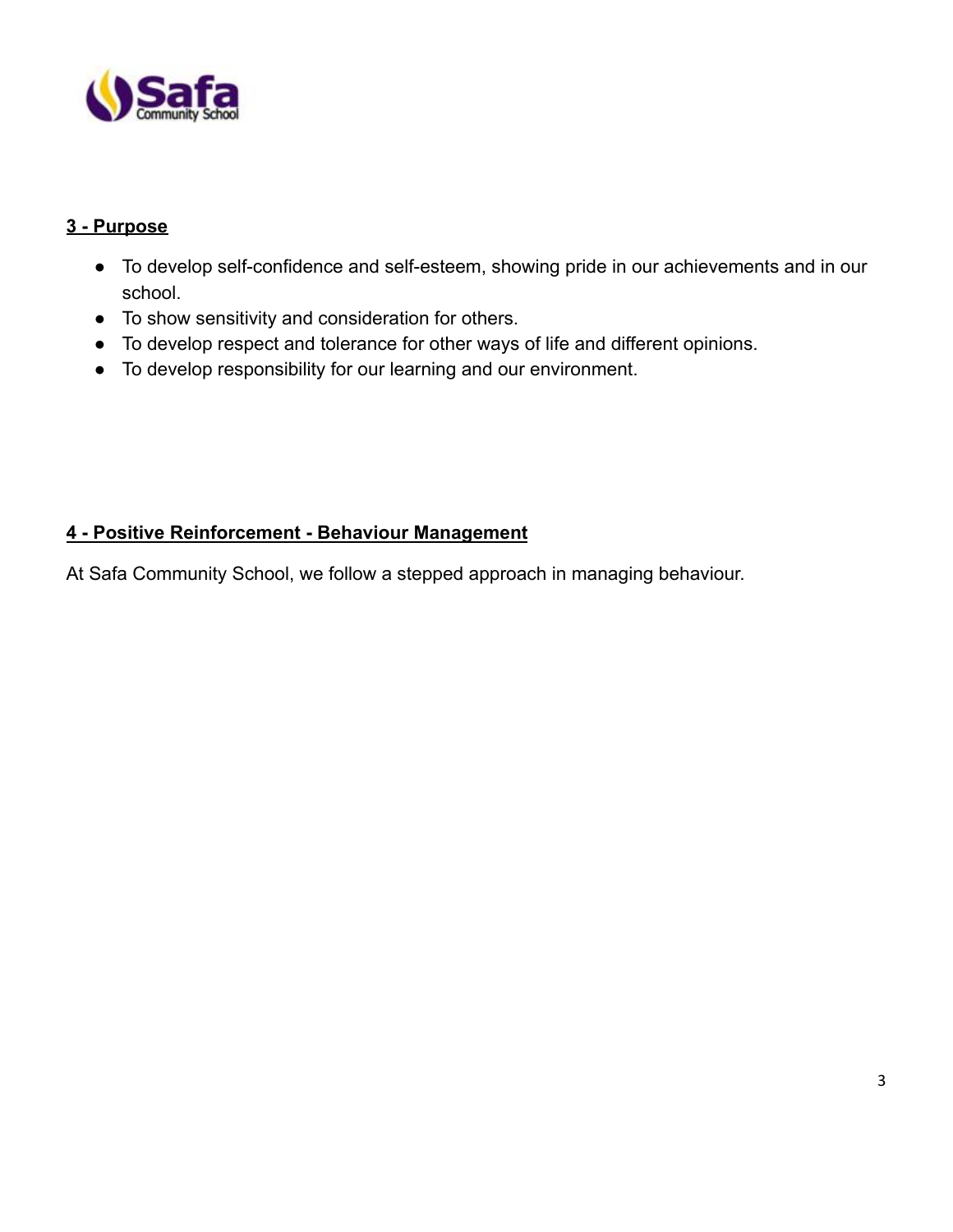



We use positive reinforcement in order to promote and support a safe and happy learning environment. This is driven by our student selected Learner Qualities (see Appendix 1), Moral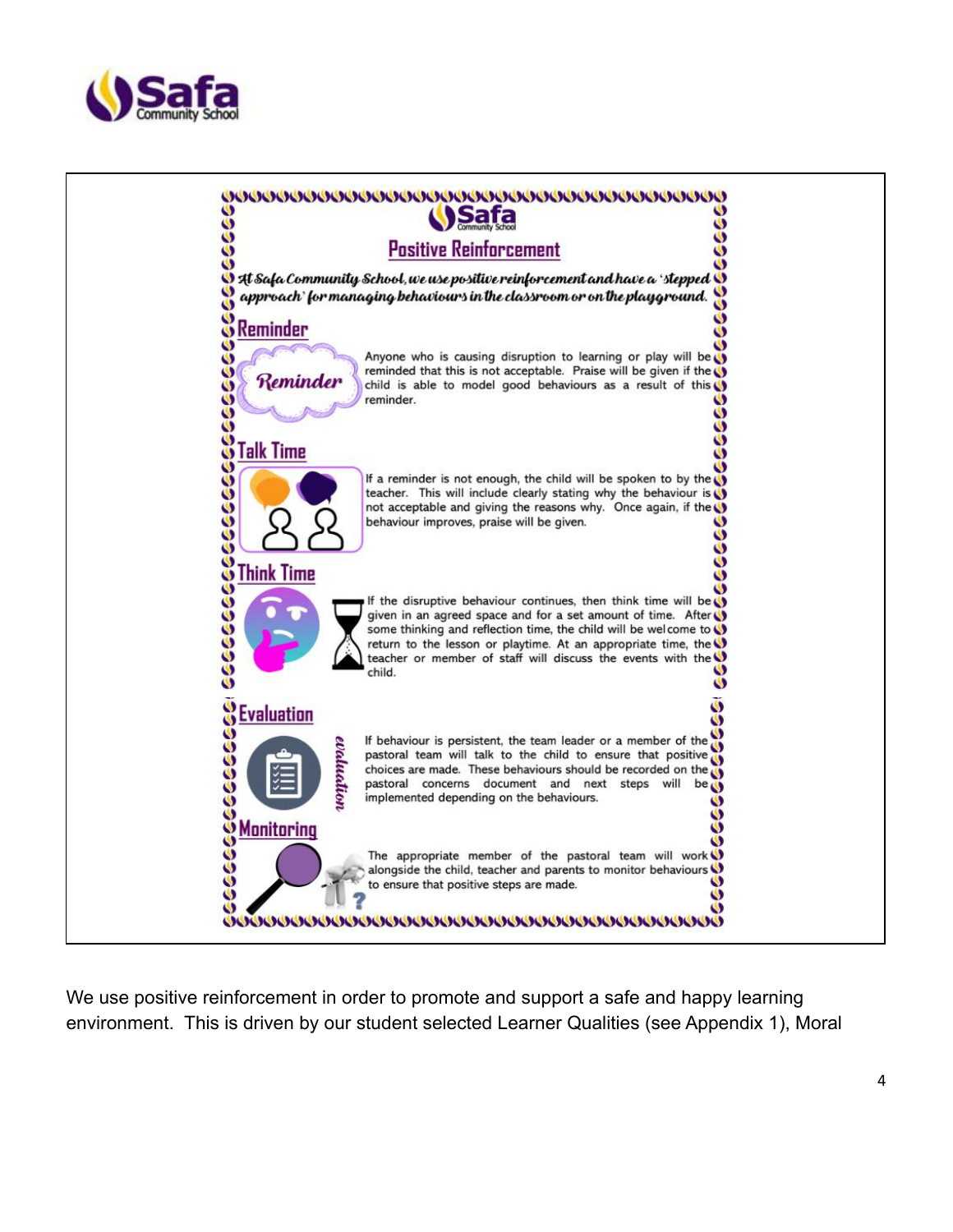

Education (see Appendix 2) and our House Point System (see Appendix 3).

Examples of positive reinforcement are:

- Verbal praise and positive feedback.
- Sharing good work with others, including the Head of Year, Assistant Head or Head of Primary.
- House points.
- Stickers, notes or email home.
- Safa Stars Certificate is awarded weekly by the class teacher for following Safa values and class rules, helping others, progress, attainment and grit.
- Music, Art, PE, Swimming, Islamic and Arabic Stars will be given to one child at the end of each lesson. This will award the child with three House Points.
- The Learning Grit Badge is awarded to children who continuously demonstrate perseverance and determination within lessons.

### **5 - Documentation**

Details of all behaviour incidents should be recorded and will be monitored by the Pastoral Team.

#### **Play Time and Extra Curricular Activities**

If an incident occurs during playtime, the duty teacher will issue the child with a sticker stating 'spoken to a duty teacher'. If an incident occurs during an after school activity, the teacher will report this to the class teacher. On return to the classroom, the teacher must discuss this with the child and make a record on Edukey. This will be reviewed by the Pastoral Team for any recurring behaviours or patterns.

#### **Classroom Behaviours**

Any incidents within specialist lessons should be communicated to the class teacher who will record this on Edukey and follow up with their pastoral leader and child's parents as necessary. Any class behaviour or observations of changes in a child socially, emotionally or behaviourally should be recorded on Edukey. The Pastoral Team will review concerns during their weekly meeting to identify any children who may require additional support or provisions. If it is a serious incident where the health and safety of a child is at risk, a member of the Pastoral Team should be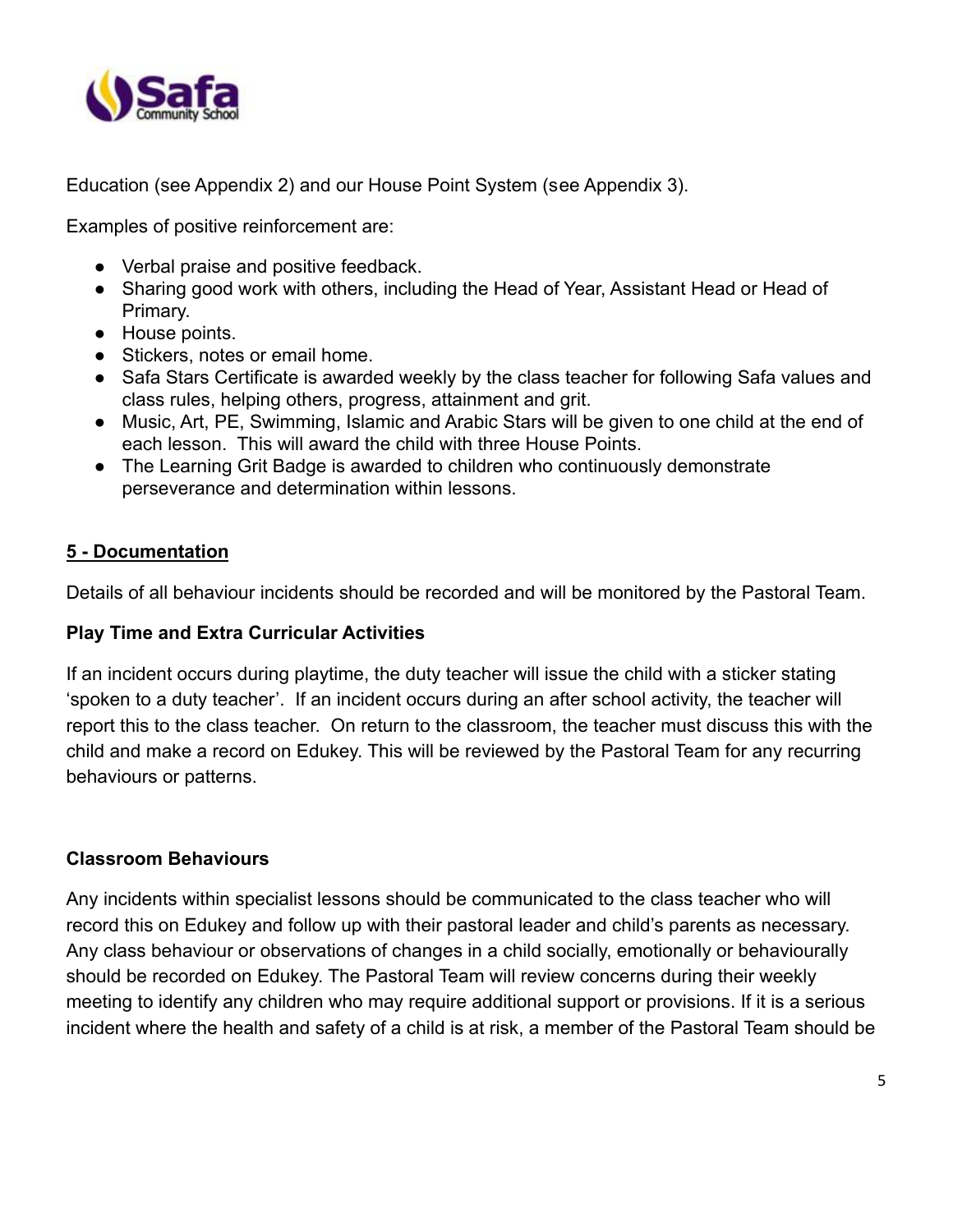

contacted immediately.

# **Bus Behaviours**

Children's safety on the bus is supported by a positive reinforcement 'high 5' system (see Appendix 4). These are the rules set for children on the bus which are monitored by the bus nanny. Any additional positive behaviours, for example helping others, will be rewarded by house points being awarded. Any incidents on the bus are recorded in the Bus Pastoral Book which is reviewed each week by the Pastoral Team. If there are health and safety concerns regarding a child, the bus nanny should report directly to a member of the pastoral team.

# **Clinic**

Incidents where a child has been hurt on the playground or children repeatedly visiting the clinic will be recorded in the Clinic records and pastoral leaders are notified. This is monitored weekly by the Pastoral Team to identify children who may require additional support. A record of children or families who have been impacted by COVID-19 will be noted onto Edukey. The Clinic will then follow all procedures outlined in the Prevention and Control Policy to ensure safety for all.

When children return to school after having time off due to quarantine purposes, a member of the pastoral team, along with a member from the clinic team will have a phone call or a medical zoom meeting with the child and their parents to check that they are symptom free and ready to return to school.

# **Attendance**

ISAMs is used as a way of recording attendance and punctuality and this is monitored by the Pastoral Team in alignment with KHDA expectations. Monthly reports will be printed from ISAMs and shared with teams in order to gain further information regarding a child's absence. Communication with parents will be made by the pastoral team if it is necessary (see Appendix 5).

For children completing Distance Learning, children's attendance will be tracked and monitored through ISAMs. Children's participation in Zoom lessons and completion of activities each day will be evidence of attendance.

# **6 - Bullying**

Any incidents of bullying will be taken very seriously at Safa Community School. There is a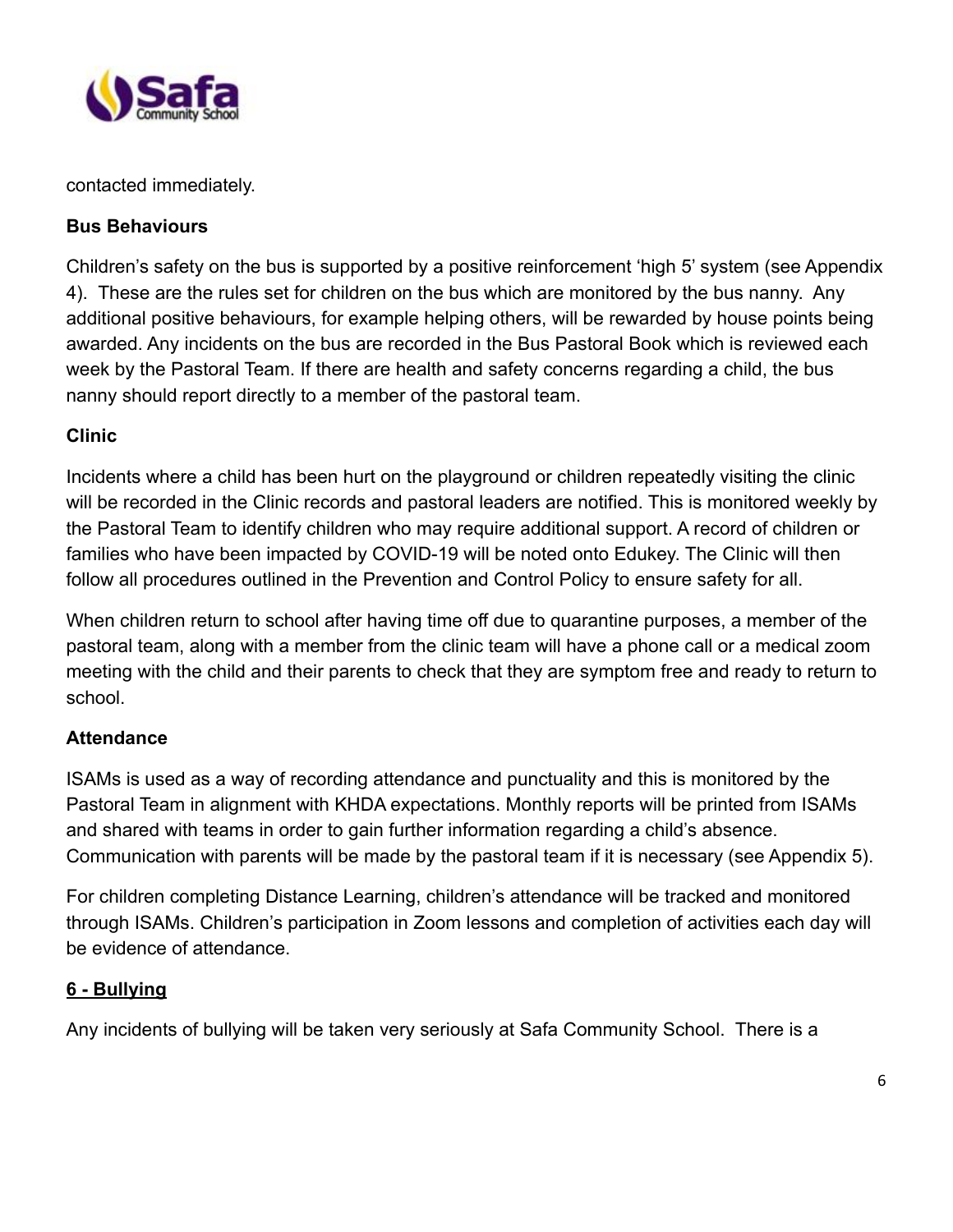

consistently high expectation of all children regardless of their age, gender, ethnicity, ability or social background. All pupils are encouraged to improve on their own achievements and not to measure themselves against others. Parents are also encouraged to view their own children's achievements in this light. The adults in the school provide good, positive role models in their approach to all issues relating to anti-bullying and equality of opportunity.

# **Definition of Bullying**

All members of the school community are committed to providing a safe, positive, valuing and inclusive environment for pupils, staff and parents/carers. At Safa Community School, we define bullying behaviours as:

- Repeated hurtful, deliberate, unjustifiable and unprovoked behaviours. These include actions that cause physical, emotional or mental hurt to the victim and actions that violate another person's freedom and rights.
- A repeated experience, where persistent or repeated anti-social behaviours occur.
- An inequality of power, where a person finds it difficult to reject or deal with offending behaviour, or those involved in the bullying behaviour have the power over the victim.

# **Examples of Bullying**

- Verbal or cyber bullying
- Physical bullying
- Indirect bullying, for example spreading rumours or excluding individuals
- Psychological bullying, for example intimidation
- Racist taunts or gestures

# **Prevention of Bullying**

At Safa Community School, we celebrate a warm and open atmosphere which welcomes and values everyone. Any allegations of bullying behaviour will be taken seriously, documented and dealt with by the Pastoral team and the Head of Primary. WITS (see Appendix 6) is used to teach children strategies for dealing with social situations and this is reinforced during lessons. Anti-bullying is incorporated into the curriculum through assembly, PSHCE and whole school initiatives.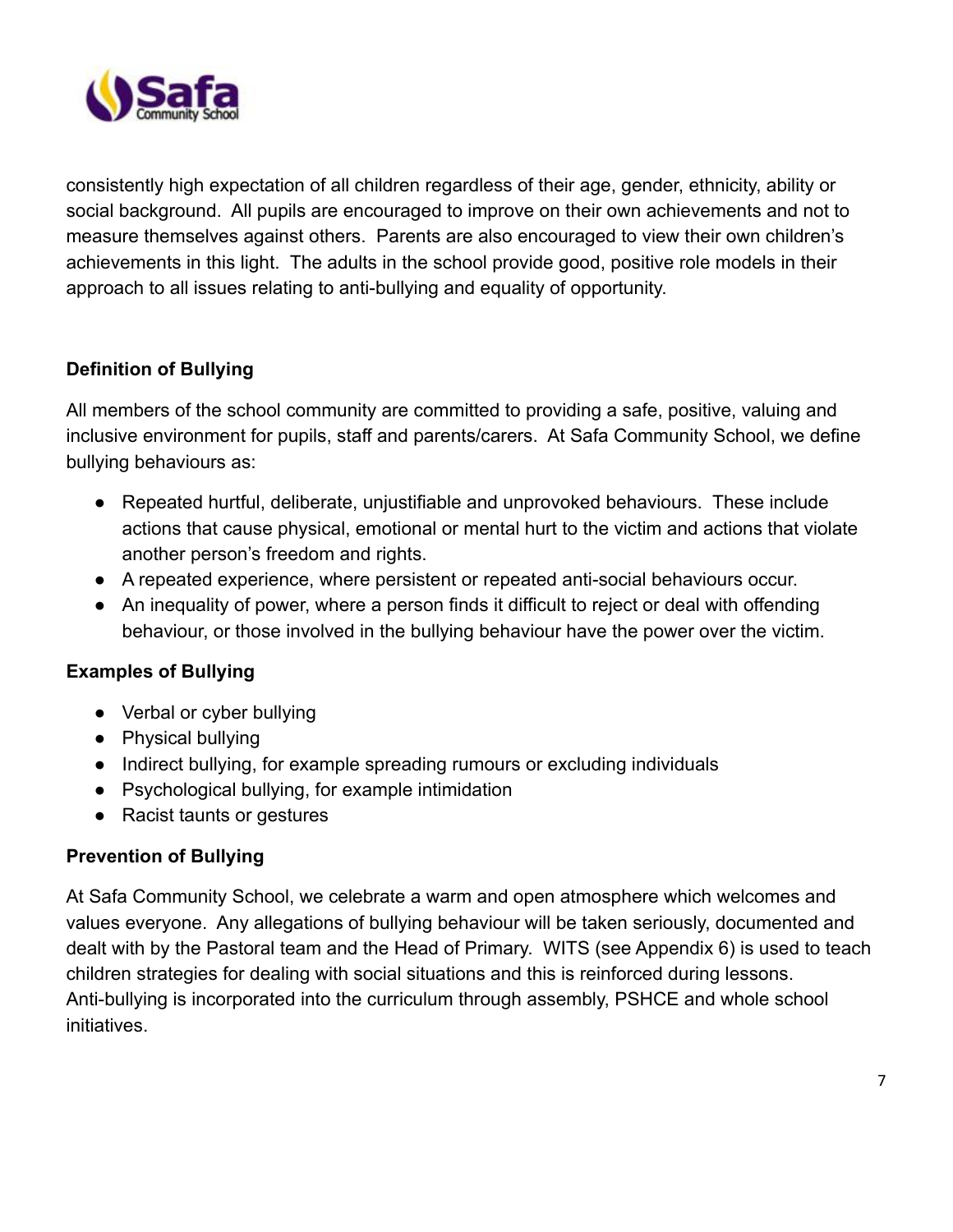

# **8 - Roles and Responsibilities**

The Head of Primary, in collaboration with the Pastoral Team, has overall responsibility to monitor and evaluate the impact of this policy on the social and emotional well being of our children. It is also their responsibility to be adaptive and responsive to the current global pandemic and develop all pastoral practices to support. This policy will be reviewed by the Head of Primary and the Pastoral Team at the start of each Academic year.

# **9 - Reference Documents**

Other policies supporting this document include:

- Anti-bullying policy
- Cyber bullying policy
- COVID 19 Prevention and Control Policy
- Distance Learning Feedback Policy
- Distance Learning Policy
- Mental Health and Wellbeing Policy

#### **Next Review Date: Novemeber 2022**

# **Appendix 1**

#### **SCS Learner Qualities**

- Growth Mindset
- Team/Family
- Curious
- Accept and Understand Others
- Perseverance
- Risk Takers
- Sustainable Environment

# **Appendix 2**

#### **Moral Education**

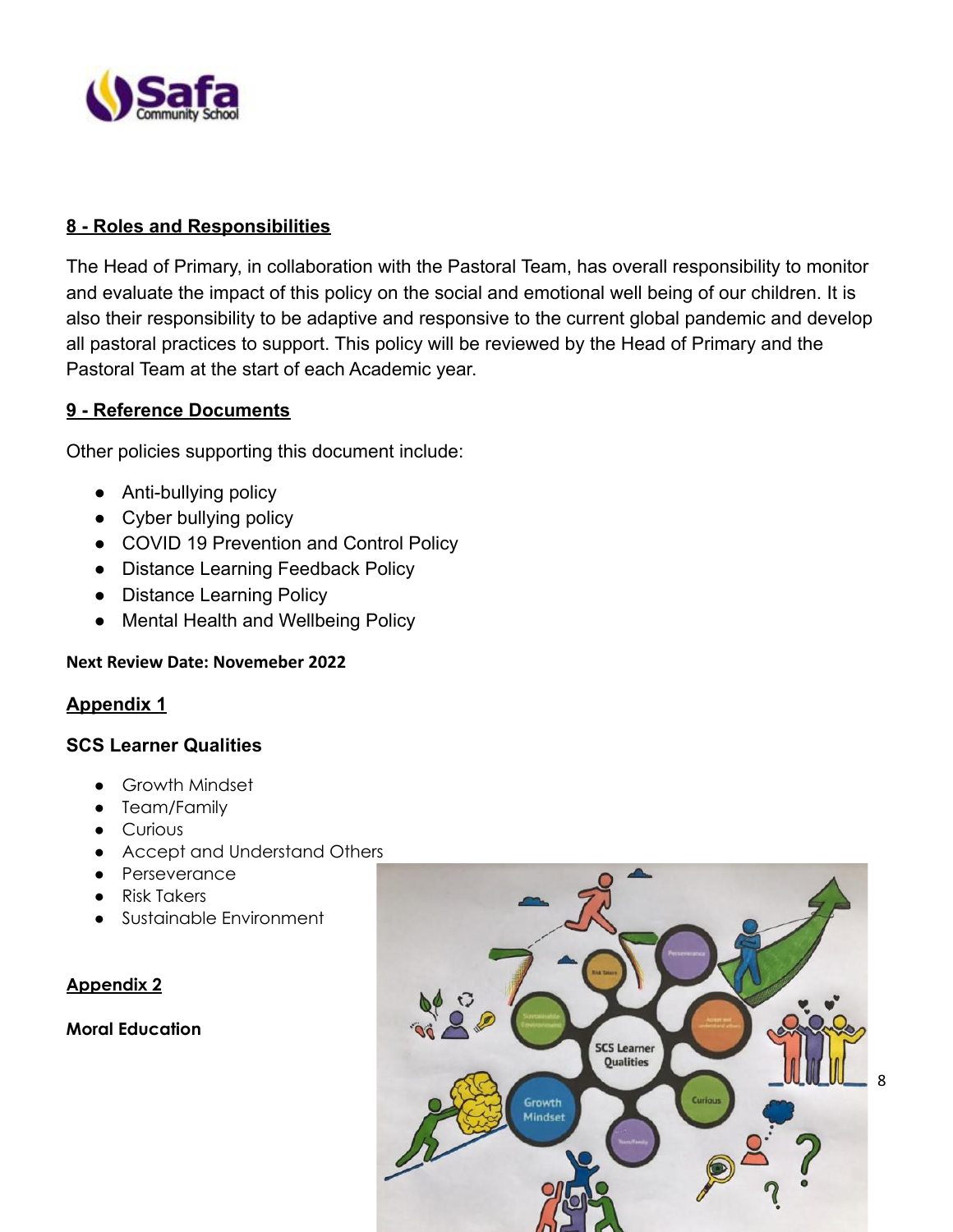



#### **A p p e n d i x 3**

**House Point System**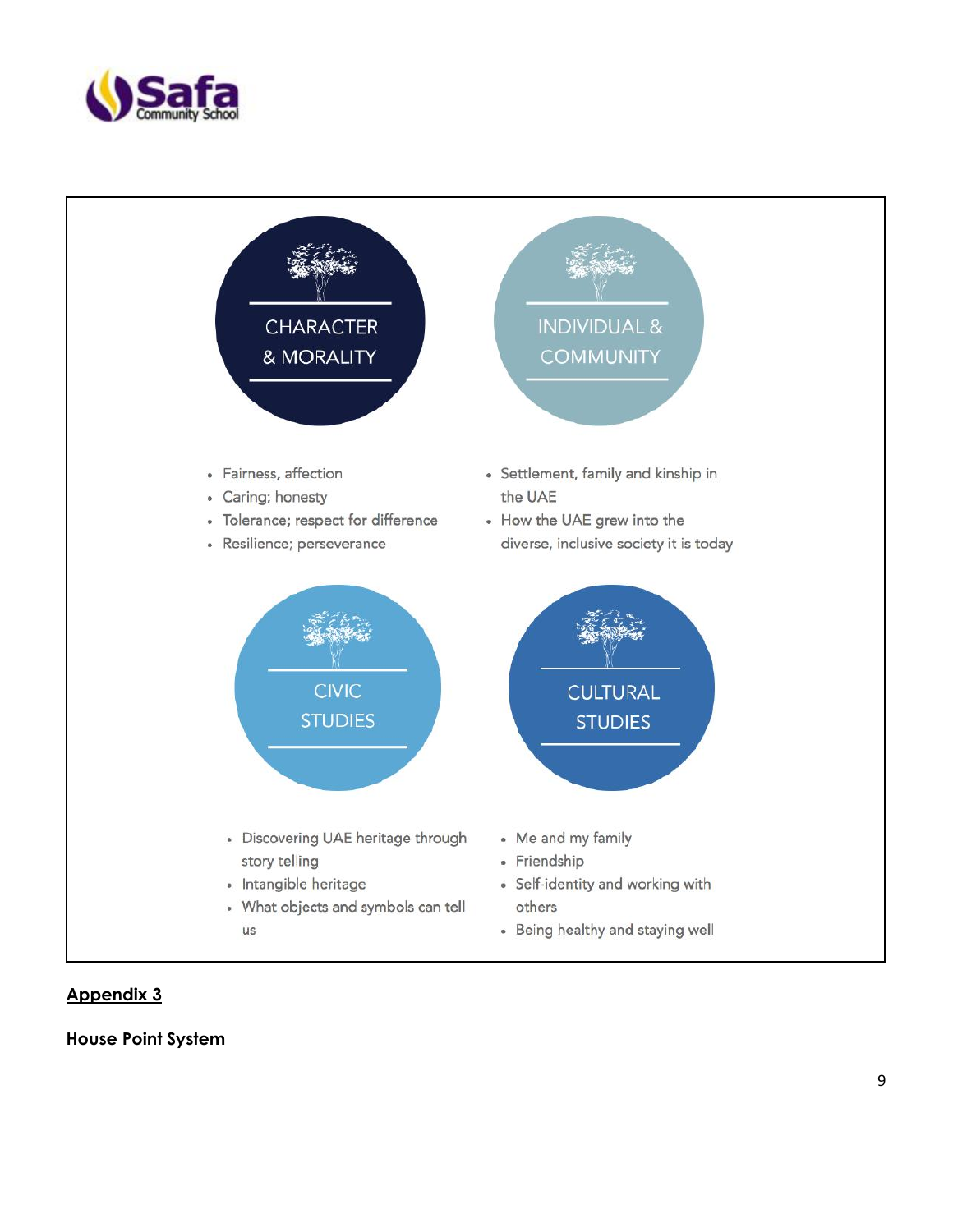

# **Safa Community School House Point System**









# **Allocation of Houses**

Each child and family is allocated a house when joining SCS. There are four houses:

Kestrels

**Falcons** 

Eagles

**Hawks** 

#### **House Captains**

In order to promote student leadership, Year 6 children will be given the opportunity to apply with a written letter to become a House Captain. These applicants will be interviewed by teachers and present their application to other students. The successful applicants will be appointed as House Captains.

#### **Awards House Points**

Class teachers can award a maximum of three house points within lessons for children's effort and showing learner qualities. These are recorded and totals collected each week.

#### **Specialist House Points**

Each class has a certificate that is taken to Music, PE, Swimming, Art, Islamic and Arabic each lesson. At the end of the lesson, the teacher will present this to a child which will award them with three house points. **Competitions**

Each half term, a House Points competition will be organised linking to a variety of subject areas, for Eco Challenge. Children who take part in these will be awarded ten house points.

#### **Celebration of House Points**

During assemblies, the child in each house with the winning number of house points for the week will be presented with a certificate. The running totals for the whole house will be announced. Bronze, Silver and Gold rewards will be presented to children as they gain 100, 200 or 300 house points.

**Appendix 4**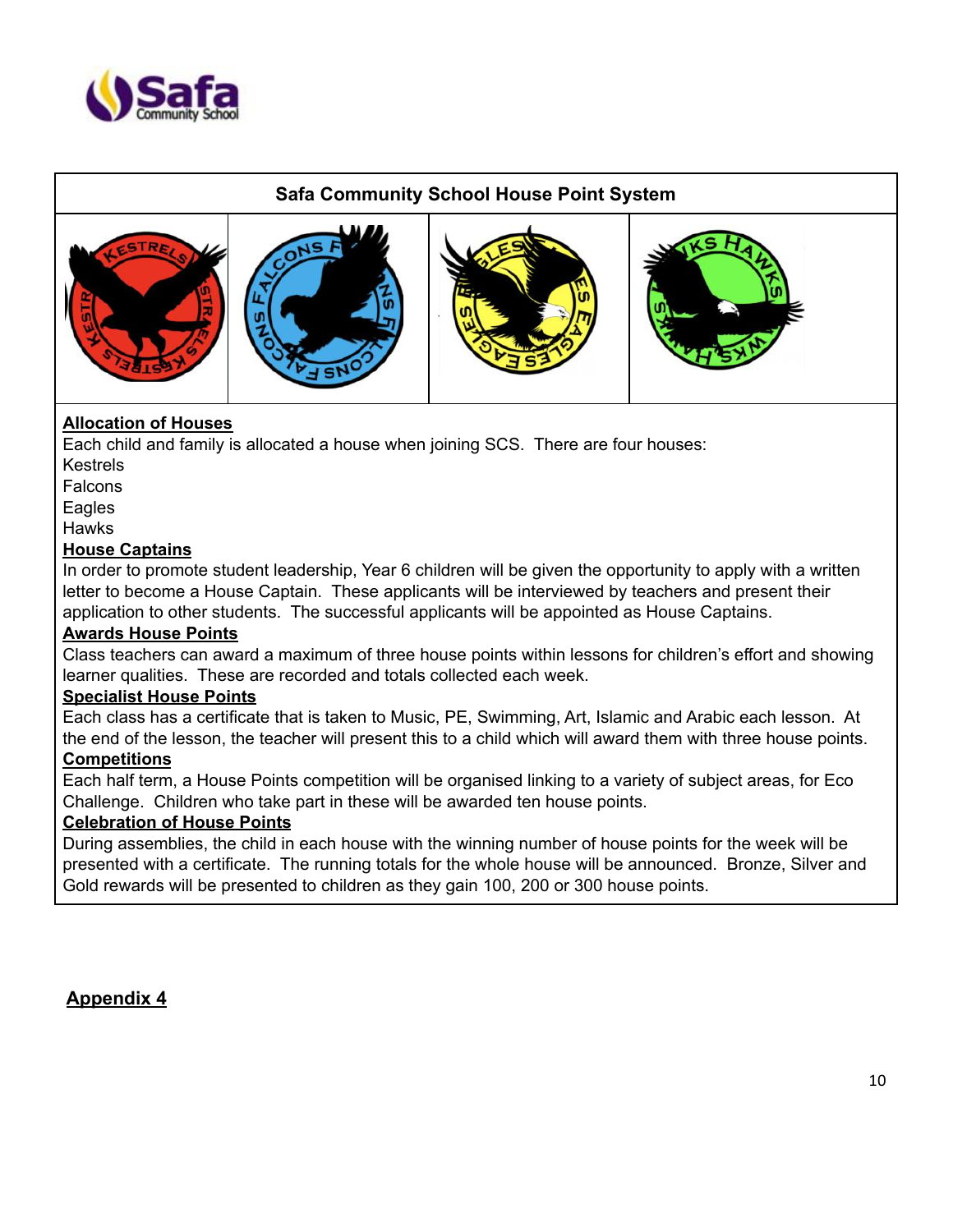



**Appendix 5**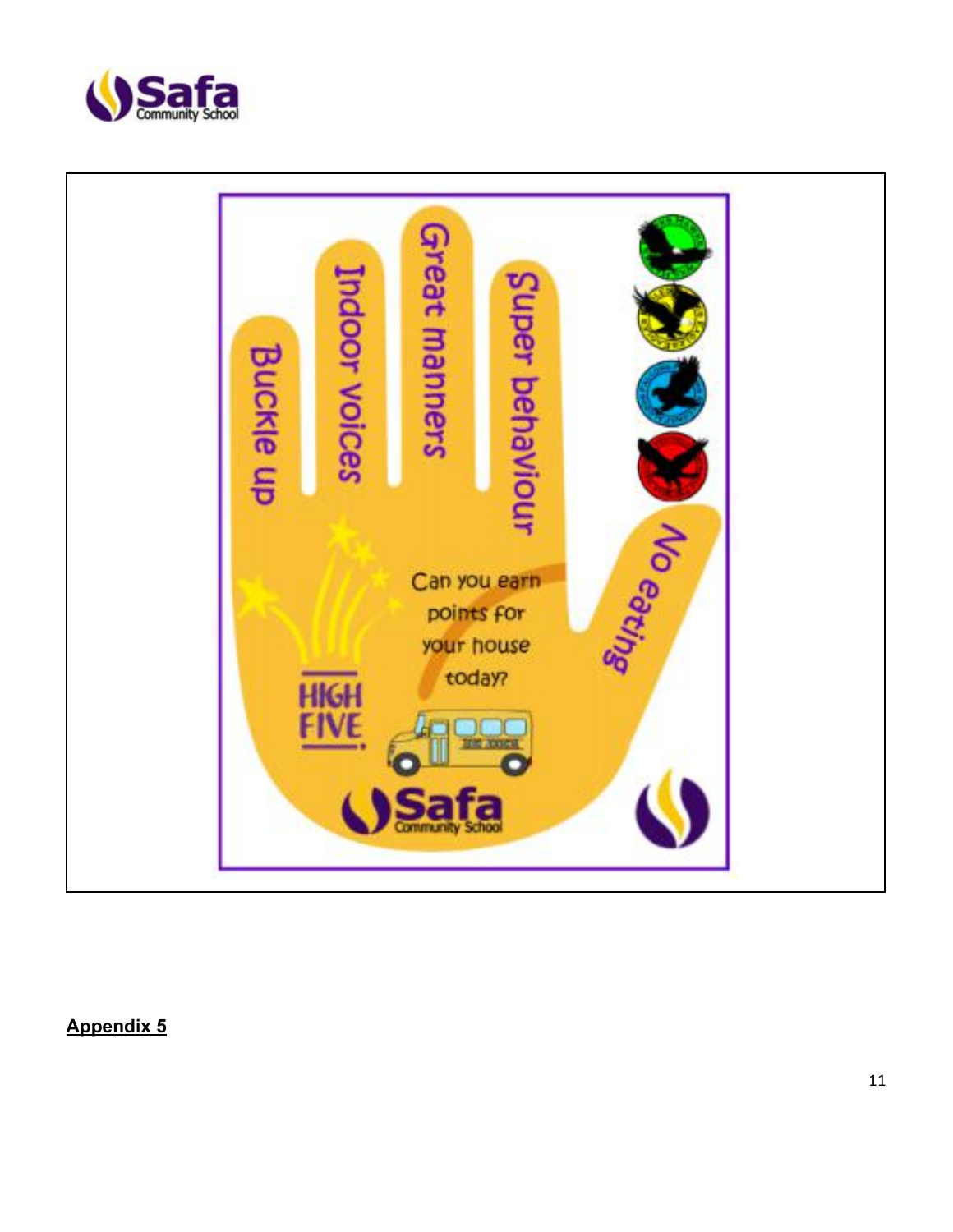

## **5.1 Absence Systems and Procedures**



#### **5.2 Attendance Monitoring Procedure**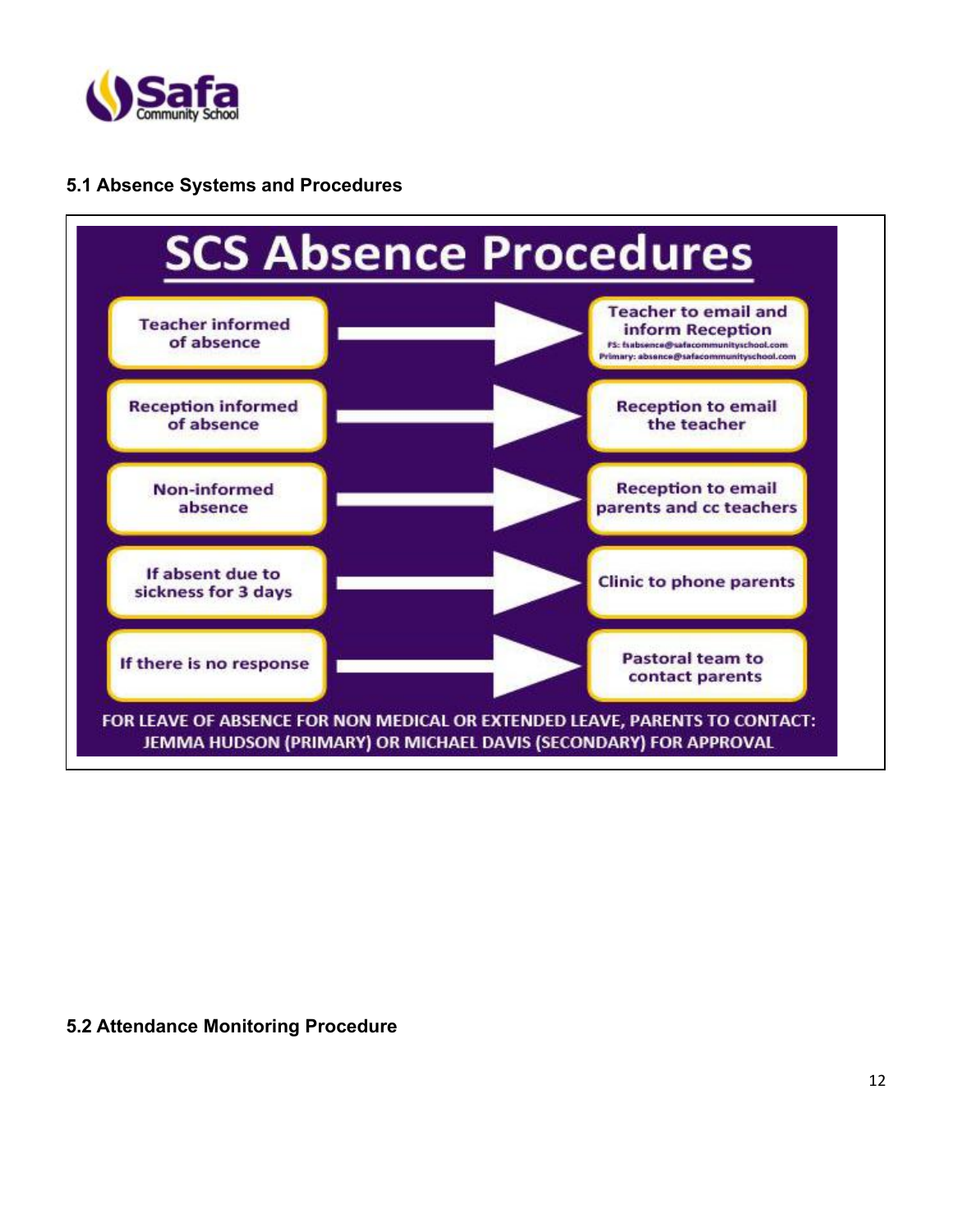



**Appendix 6**